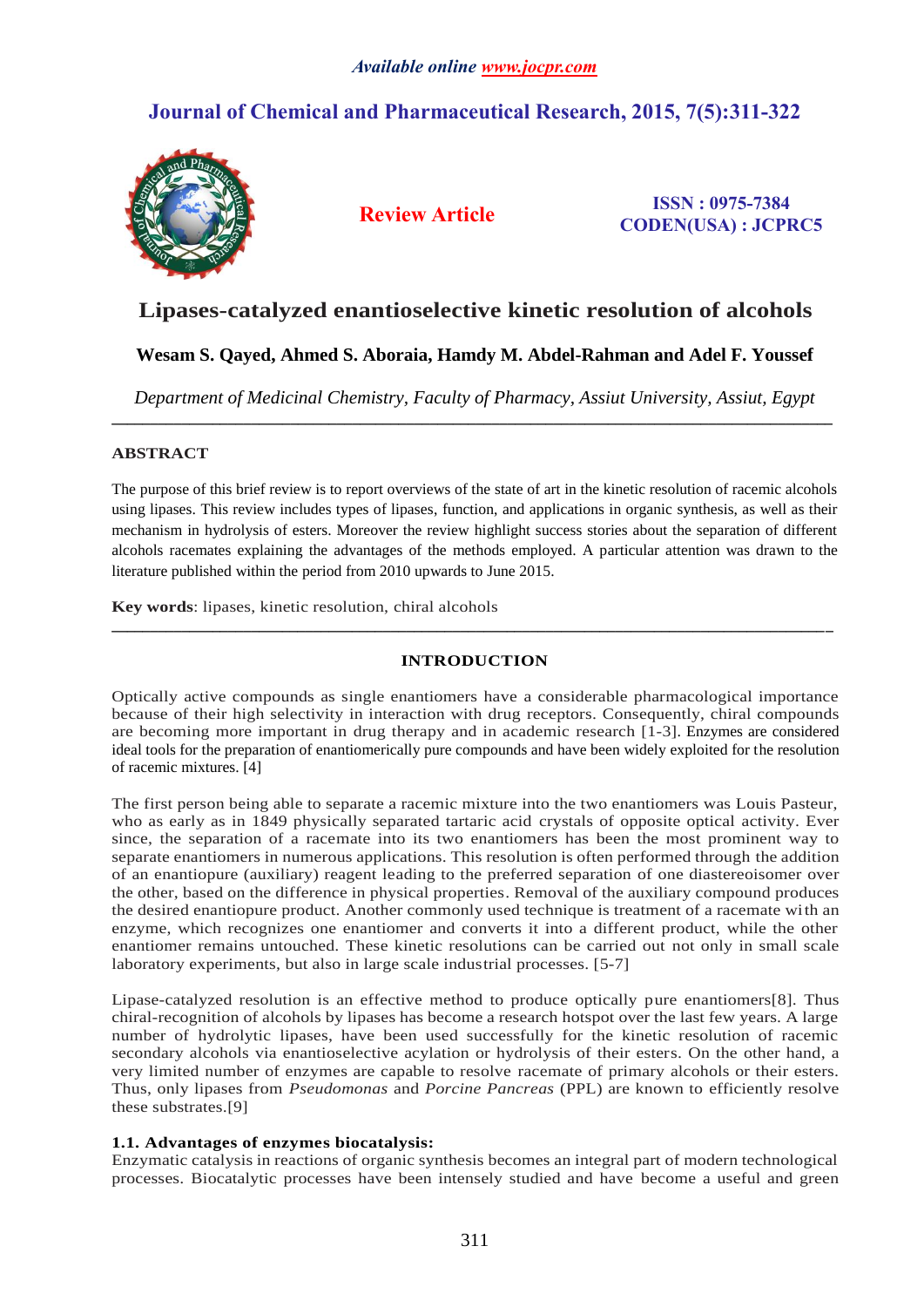alternative in stereoselective synthesis due to their multiple advantages among them,

(1) a wide range of possible reactions;

(2) in certain cases, as opposed to the reactions of organic synthesis, a process can be performed in a single stage, and the protection of functional groups is not required;

*\_\_\_\_\_\_\_\_\_\_\_\_\_\_\_\_\_\_\_\_\_\_\_\_\_\_\_\_\_\_\_\_\_\_\_\_\_\_\_\_\_\_\_\_\_\_\_\_\_\_\_\_\_\_\_\_\_\_\_\_\_\_\_\_\_\_\_\_\_\_\_\_\_\_\_\_\_\_*

- (3) mild reaction conditions suitable for complex and chemically unstable molecules;
- (4) catalysts are highly active at low concentrations;
- (5) the reusability of the catalyst, e.g. with cells immobilization;
- (6) the safety of the biocatalyst (enzyme) and its complete degradation in the environment;
- $(7)$  the possibility to reduce or fully eliminate reaction byproducts. [\[10,](#page-11-1) [11\]](#page-11-2)

## **1.2. Enzymatic reaction in organic solvent**

## **Pros and cons**

Enzymatic transformation in organic solvents is an emerging area of research for production of several industrial products. As most organic compounds of commercial interest are very sparingly soluble and are sometimes unstable in aqueous solution, water is a poor solvent for nearly all applications in industrial chemistry. Furthermore, the high boiling point and low vapor pressure of water result in tedious and expensive purification of products from an aqueous based biotransformation system. Side reactions like hydrolysis, racemization, polymerization and decomposition are often accompanying aqueous reaction[\[12a](#page-11-3)]. Chemists realized these limitations on the use of enzymes in aqueous media and started to develop enzymatic procedures in organic solvents. Biocatalytic transformations in organic solvents offer the following advantages:

1- The use of low-boiling-point organic solvents facilitates the recovery of the product and leads to better overall yield.

- 2- Increasing solubility of non-polar substrates in organic solvents resulted in faster rate of conversion.
- 3- Deactivation of substrate and/or product inhibition is minimized.
- 4- Unwanted side reactions such as hydrolysis often occur in water are largely suppressed.
- 5-Microbial contamination is negligible in the case of using living cells in biotransformation
- 6- Ease of enzyme recovery by simple filtration and reusability so no need for immobilization of enzymes.
- 7- In organic solvents (except ethanol) enzymes denaturation is minimized.
- 8- Equilibriums are thermodynamically shifted to synthesis over hydrolysis. [\[12b](#page-11-3)]

The use of enzymes in organic solvents, however, has some drawbacks: Their decreased catalytic activities (due to the heterogeneous system), which are generally several orders of magnitude lower than those in aqueous solution. Many enzymatic reactions are prone to substrate or product inhibition, which deactivates the enzymes at higher substrate or product concentration, leading to a decrease in the reaction rate and enantioselectivity.[\[13,](#page-11-4) [14\]](#page-11-5)

### **2. Lipases**

Lipases (EC 3.1.1.3) belong to the class of serine hydrolases. The two major classes of hydrolases are esterases and lipases [\[15,](#page-11-6) [16\]](#page-11-7). Lipase is one of the most promising enzymes for broad practical application in organic synthesis.

Theyareobtainedinsatisfactoryyieldsfromanimals,plants,andnaturalorrecombinantmicroorganisms,andhave foundalotofapplicationsinfoodandpharmaceuticalindustriesandtechnologies,assignificantbiocatalyst[\[17\]](#page-11-8).

Enantioselectivity of lipases easily solves the problem of producing optically pure isomers, which is sometimes difficult to achieve by organic synthesis methods. Commercial lipase preparations that are currently produced by industry can be used as biocatalysts for the reproduction of such processes in synthetic organic chemistry.<sup>[\[18\]](#page-11-9)</sup>

In recent years, lipases have been widely used as an ecofriendly biocatalyst for the synthesis of pharmaceutical active intermediates and chemicals because of their stability, broad range of substrate scope and easy availability from bacteria and fungi. Kinetic resolution of various racemates using lipases is considered to be a green method for the separation of enantiomers as it works at mild reaction conditions.[\[19,](#page-11-10) [20\]](#page-11-11)

lipase mediated kinetic resolutions have found broad applications in the synthesis of various optically active intermediates such as secondary alcohols, amines, amino alcohols, epoxides, amino acids and carboxylic acids. Lipases possess the same enantiomeric preference in both acylation and alcoholysis/hydrolysis process and this constitutes a viable access to the both enantiomeric forms of the chiral products.[\[3,](#page-10-4) [21,](#page-11-12) [22\]](#page-11-13)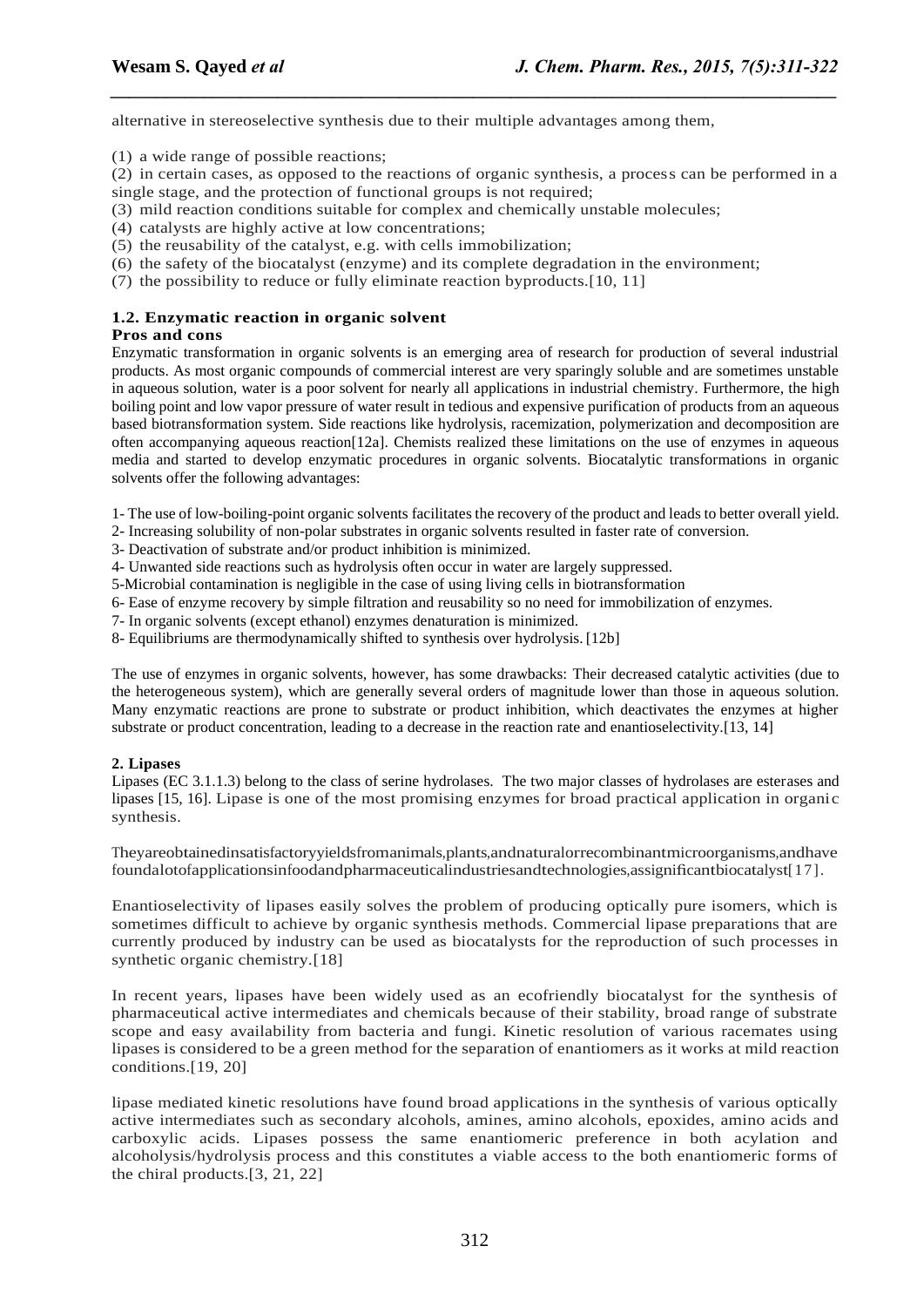#### **2..Typess and function of lipases**

Lipases are highly stable enzymes, which remain active even under unfavorable conditions as elevated temperatures, *etc*. They have essential roles in the digestion, transport and processing of dietary lipids (triglycerides, fats, oils). Lipases exert their natural function on the hydrolysis/synthesis of carboxyl ester bonds of long-chain triacylglycerols[\[17,](#page-11-8) [23\]](#page-11-14), **Figure1**. A number of lipases are unable to hydrolyze ester bonds at secondary positions, as most of microbial lipases do, while another group of these enzymes hydrolyzes both primary and secondary esters. A third group of lipases exhibits fatty acid selectivity, and cleaves ester bonds of particular types of fatty acids.

*\_\_\_\_\_\_\_\_\_\_\_\_\_\_\_\_\_\_\_\_\_\_\_\_\_\_\_\_\_\_\_\_\_\_\_\_\_\_\_\_\_\_\_\_\_\_\_\_\_\_\_\_\_\_\_\_\_\_\_\_\_\_\_\_\_\_\_\_\_\_\_\_\_\_\_\_\_\_*



**Figure1.Examples of lipase-catalyzed reactions of triglycerides**

#### **2. 2. Applications of Lipase**

Microbial lipases are also more stable than their corresponding plant and animal enzymes and their production is more convenient, safer and can be obtained in bulk at low cost. Microbial lipases are widely diversified in their enzymatic properties and substrate specificity, which make them very attractive for industrial applications. They have many applications in variable fields of industry including:

(a) The food industry (modification of fats to develop organoleptic and nutritional qualities)

- (b) The paper (removal of pitch from paper pulp), textile and leather industries
- (c) Additives in detergents,
- (d) Synthesis of biopolymers,
- (e) Biodiesel production,

(f) Synthesis of optically pure compounds and fine chemicals of interest in the pharmaceutical (antibiotics, antiinflammatory drugs),

- (g) Cosmetic (flavor and fragrance compounds)
- (h) Agrochemical (herbicides, insecticides) industries
- (i) Waste treatment.[\[19,](#page-11-10) [24-26\]](#page-11-15)

### **2.3. Potential of Lipases in Synthetic Organic Chemistry**

The potential of lipases in organic chemistry is fully exploited by replacing the aqueous medium with an organic one. The direction of the reaction is dependent upon the adequate solvent medium used, e.g., aqueous or organic solvents.**Figure**2 shows some reactions catalyzed by lipase depending on the reaction solvent. The first lipasecatalyzed reaction performed in organic medium was reported in 1984 by Zaks and Klibanov[\[27,](#page-11-16) [28\]](#page-11-17). From the mechanistic point of view, in organic solvents the acyl-enzyme intermediate  $(R_1CO-E)$  typical to lipase catalysis (**Figure**3) may be subjected to a nucleophilic attack by different nucleophiles (NuH), such as by alcohols (ROH), thiols (RSH), amines (RNH<sub>2</sub>), ammonia (NH<sub>3</sub>), hydrogen peroxide (H<sub>2</sub>O<sub>2</sub>), and carboxylic acids (RCO<sub>2</sub>H). Thus, reactions like alcoholysis, thiolysis, aminolysis, ammonolysis, peracid formation and acidolysisare enabled. Interesterification with another ester  $(R_1CO_2R_3)$  is a special type of alcoholysis in which the nucleophile  $(R_3OH)$  is generated *in-situ*. Alcoholysis, thiolysis and interesterification are actually transesterifications, consisting of the formation of a new ester (R<sub>1</sub>CONu) from a substrate ester (R<sub>1</sub>CO<sub>2</sub>R<sub>2</sub>). Exhaustive reviews are available concerning practical applications of lipase-catalyzed transesterification. [\[22,](#page-11-13) [29\]](#page-11-18)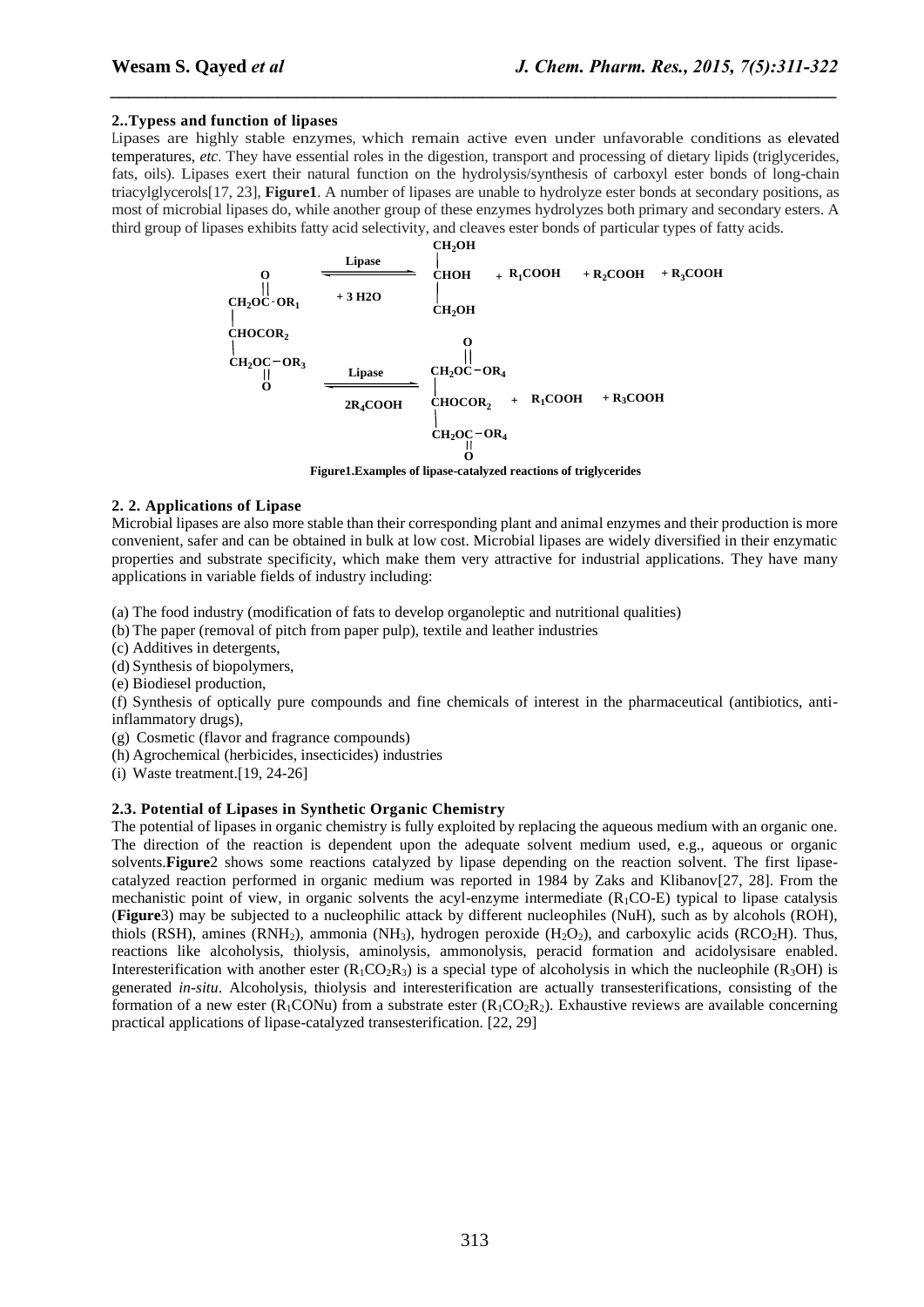

Peracid formation **Figure4: Mechanism of lipase-catalyzed ester bond hydrolysis.**

 $O<sub>H</sub>$ 

 $R_3NH_2$ 

H<sub>2</sub>O<sub>2</sub>

R

NHR:

OH

ester aminolysis

 $R_1$ 

O-Active Serine

Ĥ

 $R_1$ 

 $R_1$ 

 $R_1$ 

Hydrolysis

Acyl transfer

OH

OR.

 $H<sub>2</sub>O$ 

 $R_4$ OH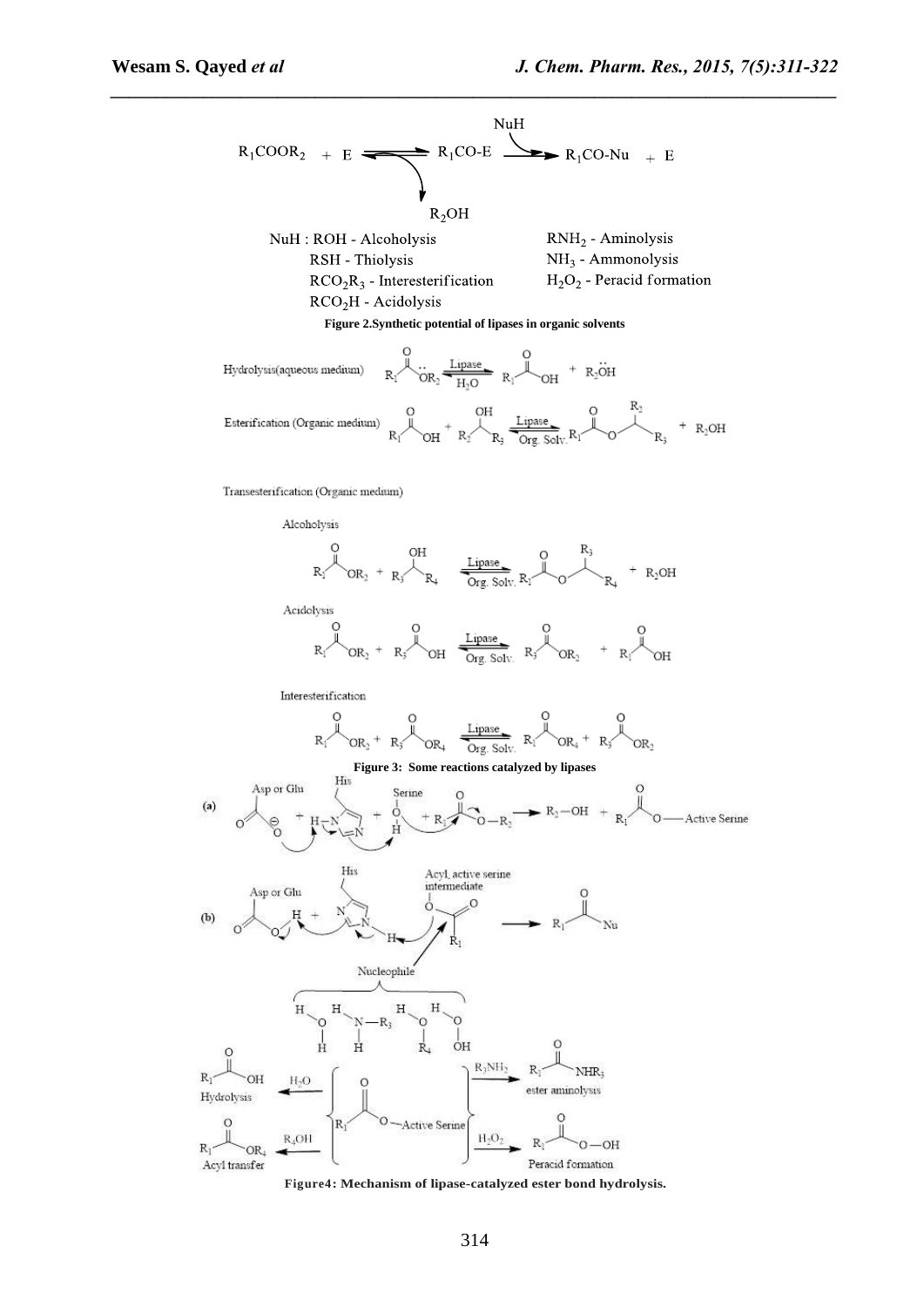#### **2.4. Mechanism of lipase-catalyzed ester bond hydrolysis**

Lipases perform catalysis via a motif comprising three residues (serine, histidine and aspartate or glutamate) (also referred as "catalytic triad"). In the catalytic site of serine hydrolases, the reaction occurs through a *bi-bi* ping-pong mechanism and a nucleophilic attack on the carbonyl group promoted by a serine, a histidine and an aspartate or glutamate residue, **Figure 4a**. The resulting "acyl enzyme" intermediate can, in turn, react with a nucleophile, such as water, alcohols or amines, regenerating the enzyme, **Figure 4b** [\[30,](file:///E:/F-%20Drive/02-11-09%20morningHappy%20diwali/JOCPR/JCPR-6168/6168.docx%23_ENREF_30) [31\]](file:///E:/F-%20Drive/02-11-09%20morningHappy%20diwali/JOCPR/JCPR-6168/6168.docx%23_ENREF_31). Different reaction mechanisms describe lipase-catalyzed hydrolysis, esterification, and transesterification reactions, depending also on the specific used medium; thus, mostly non-Michaelis–Menten kinetic models have been suggested, which are applied in non-isotropic media and comprise steps leading to lipase activation and the formation of the corresponding enzyme–substrate complexes.

*\_\_\_\_\_\_\_\_\_\_\_\_\_\_\_\_\_\_\_\_\_\_\_\_\_\_\_\_\_\_\_\_\_\_\_\_\_\_\_\_\_\_\_\_\_\_\_\_\_\_\_\_\_\_\_\_\_\_\_\_\_\_\_\_\_\_\_\_\_\_\_\_\_\_\_\_\_\_*

Nevertheless, it should be emphasized that any lipase-catalyzed process (including synthesis) is influenced by the lipase stability, selectivity, mass transfer and other factors. A variety of lipase-forms can be used as a biocatalyst, i.e. as:

(a) Whole-cell catalysis (lipases kept inside the host cell), in either a free or immobilized form, concomitantly taking into account the cost of side reactions,

(b)Liquid formulated lipases (lipases dissolved in aqueous solutions)

(c) Immobilized lipases (lipases immobilized in solid matrices) either by crosslinking, or encapsulation, or adsorbing and/or covalent linking onto a matrix. In addition it should be taken into account that lipases should be able to retain water, since these enzymes may need the interface to work.[\[32\]](#page-11-19)

The most widely used lipase-catalyzed methods include three main types of reactions that yield enantiopure compounds **Figure5**. These are:

- 1. Kinetic resolution (KR)[\[5,](#page-10-2) [33\]](#page-11-20)
- 2. Dynamic kinetic resolution(DKR) [\[34,](#page-11-21) [35\]](#page-11-22)
- 3. Desymmetrization.[\[34,](#page-11-21) [36,](#page-11-23) [37\]](#page-11-24)

```
Kinetic Resolution
```
**Dynamic kinetic Resolution** 

**Desymmetrization** 



 $S_R$ ,  $S_S$  enantiomers of racemic subsrate;  $P_R$ ,  $P_S$  enantiomers of the product; A prochiral or *meso*- subsrate;  $K_R$ ,  $K_S$  rate constant;  $K_{\text{vac}}$  rate constant for racemization

#### **Figure5: Lipase-catalyzed methods for the preparation of enantiopure compounds**

Enzymatic kinetic resolution is based on the difference between the reaction rates (*kR*, *kS*) of the enantiomers (*SR, SS)* of a racemate in the presence of an enzyme as a chiral catalyst. In the optimal case of a kinetic resolution, the transformation of one of the enantiomers into the product takes place while the other enantiomer stays unreacted. Kinetic resolution then has an advantage to provide the both enantiomers of a racemate with excellent enantiopurity in the presence of a highly enantioselective enzyme. This is considered as an advantage, especially for drug development where strict regulations require the characterization of biological activity for all possible stereoisomers of a certain drug. When only one enantiomer of a racemate is needed, kinetic resolution offers a relatively low yield, the maximum yield being 50% for one enantiomer.

Dynamic kinetic resolution combines kinetic resolution with the *in-situ* racemization of the unreacted enantiomer. Racemization can take place chemically or enzymatically. DKR was thoroughly reviewed by Pellisier. The racemization of the unreacted enantiomers in DKR is more often performed chemically, because the group of racemases is relatively small. The need for racemization in Nature, governed by stereospecific interactions, is rare. Schnell *et al*[\[38\]](#page-11-25)have reviewed few racemases applicable for biotransformation

Desymmetrization of *meso* and prochiral compounds has the potential to fulfill theoretical yields of 100%. This method is not that often used as enzymatic kinetic resolution because the substrate *meso* or prochiral has to be available.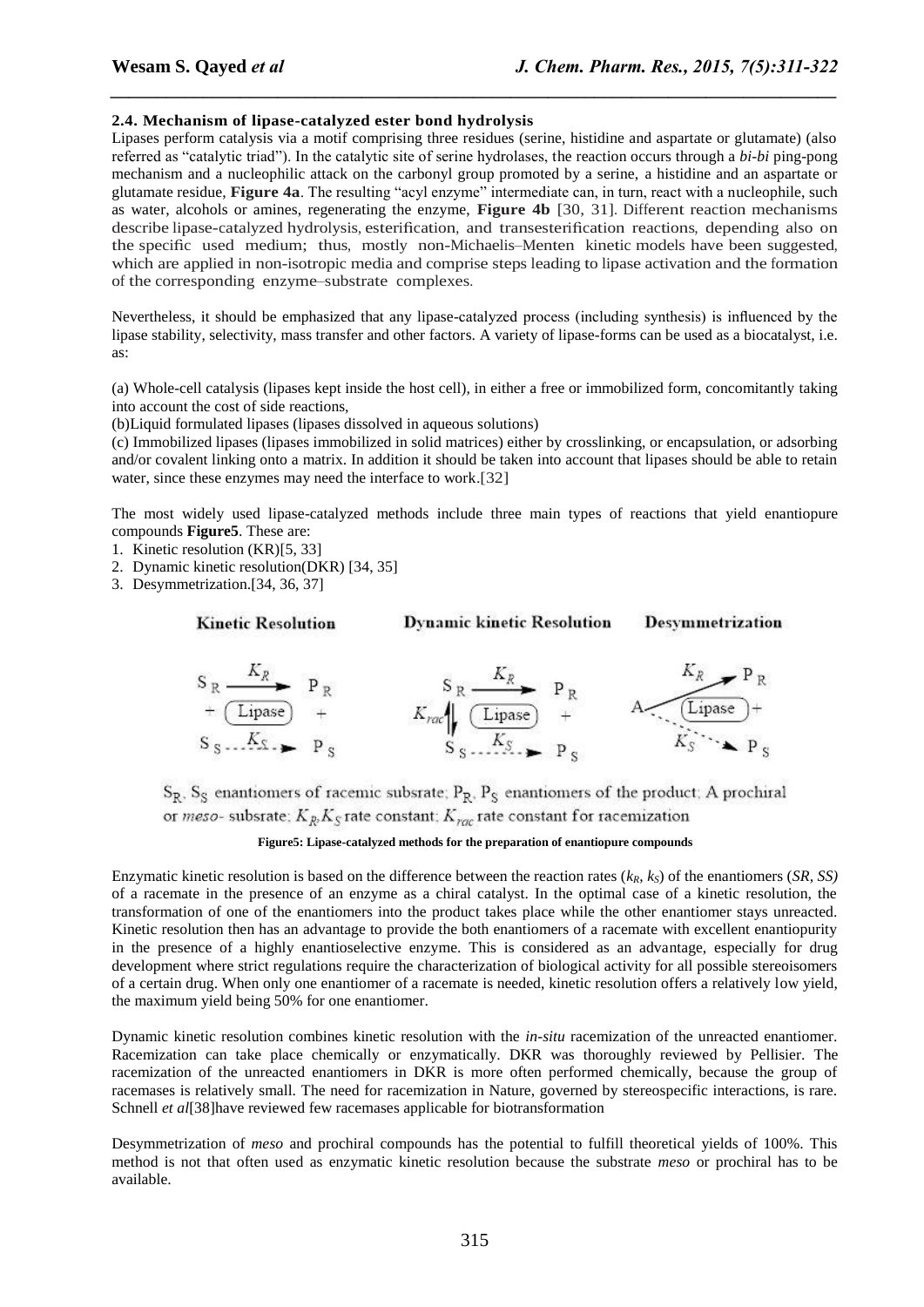#### **2.5. Mechanism of enantioselectivity toward chiral primary alcohol by lipase from** *Pseudomonas cepacia*

Chiral alcohols, including secondary and primary alcohols, are a common type of optically active chemicals. As chiral building blocks or chiral sources, secondary and primary alcohols play important roles in medicine, cosmetic production, and food chemistry.[\[39\]](#page-11-26)

*\_\_\_\_\_\_\_\_\_\_\_\_\_\_\_\_\_\_\_\_\_\_\_\_\_\_\_\_\_\_\_\_\_\_\_\_\_\_\_\_\_\_\_\_\_\_\_\_\_\_\_\_\_\_\_\_\_\_\_\_\_\_\_\_\_\_\_\_\_\_\_\_\_\_\_\_\_\_*

Kazlauskas *et al.*[\[40\]](#page-11-27)investigated the resolution of 94-pairs of enantiomers of chiral alcohols catalyzed by lipases including PCL *(Pseudomonas cepacia lipase*), and proposed an empirical law of enantiopreference. According to this rule, the discrimination of the enantiomers is based on the size of the substituents (medium-size substituent-M, large-size substituent-L), **Figure6**, attached to the asymmetric center, which bind to different hydrophobic pockets at the active site of the enzyme. For a secondary alcohol with the alcohol group pointing backwards, the enantiomer with the large group to the left and the medium group to the right will react fastest. The fast-reacting enantiomer is the  $(R)$ -enantiomer, assuming that the larger group has the higher priority. This groundbreaking law was considered to be the origin of enantioselectivity by lipases.[\[41\]](#page-11-28)



**Figure 6.Empirical rules summarize the enantiopreference of PCL toward chiral alcohols. (a) Shape of the favored enantiomer of secondary alcohols. M represents a medium-sized substituent, e.g., CH3, and L represents a large substituent, e.g., Ph. (b) Shape of the favored enantiomer of primary alcohols. This rule for primary alcohols is reliable only when the stereocenter lacks an oxygen atom (as in case of M=CH<sup>3</sup> while L= PhO. Note that the OH of secondary alcohols points toward the reader, while the CH2OH of primary alcohols points away from the reader**

Based on this law and using various genetic approaches, a number of studies on improving, manually altering lipase's enantioselectivity and even reversing the enantio-preference were reported. Moreover, researchers were able to quantitatively predict with reasonable precision the enantioselectivity ratio of particular lipase-catalyzed resolution of chiral compounds using modern computational tools such as molecular docking and QSAR (quantitative structure–activity relationship) calculation.[\[42\]](#page-11-29)

Nonetheless, the success of these studies was only based on secondary alcohols, whose chiral center is the hydroxyl  $\alpha$ -C of the alcohol ( $C_{\text{alc}}^{\alpha}$ ). Research, either genetic or computational, on stereorecognition of primary alcohols, whose chiral center is not the  $C_{\text{alc}}^{\alpha}$  has been limited. These alcohols could only be resolved by a limited number of lipases including PCL. Although by these lipases, only a small number of primary alcohols could be recognized, and even toward this small number of alcohols, the lipases enantiopreference did not obey Kazlauskas' Rule.[\[41\]](#page-11-28) studied mechanism behind the deviant behavior of stereo-recognition of these substrates (whose chiral center is not the ) uncovered a new mechanism for enantioselectivity of lipase is proposed*.* PCL stereorecognition of chiral primary alcohols (and their esters) is mostly decided by the possibility and extent of the formation of a hydrogen bond between the  $O^{non-\alpha}$  of the substrates and the Tyr<sup>29</sup>-OH of the lipase. Moreover, a larger acyl moiety was found to push the O<sup>non-α</sup> further away from Tyr<sup>29</sup>-OH, thereby reducing the likelihood of this key hydrogen bond, and thus decreasing the enantioselectivity. This mechanism rather satisfactorily clarifies the lipase's deviant behavior of stereo-recognition of chiral primary alcohols which does not follow the former empirical rules and laws for secondary alcohols.[\[43\]](#page-11-30)

### **2.6. Towards Enantiopure Alcohols by Lipase-catalyzed Kinetic Resolution**

Several strategies were invented for the preparation of enantiopure alcohols using conventional methods such as those based on reduction of ketones:

(i) an asymmetric transfer hydrogenation of ketones using mixture of formic acid–triethylamine, sodium formateas a hydrogen source,

(ii) an organocatalytic reduction of ketones,

(iii)reduction of ketone using silane as a hydrogen source with metal,

(iv)reduction of ketones by using molecular hydrogen.

Other reduction methods were also investigated as by oxidative kinetic resolution (OKR) of alcohol and selective hydrolysis of epoxides.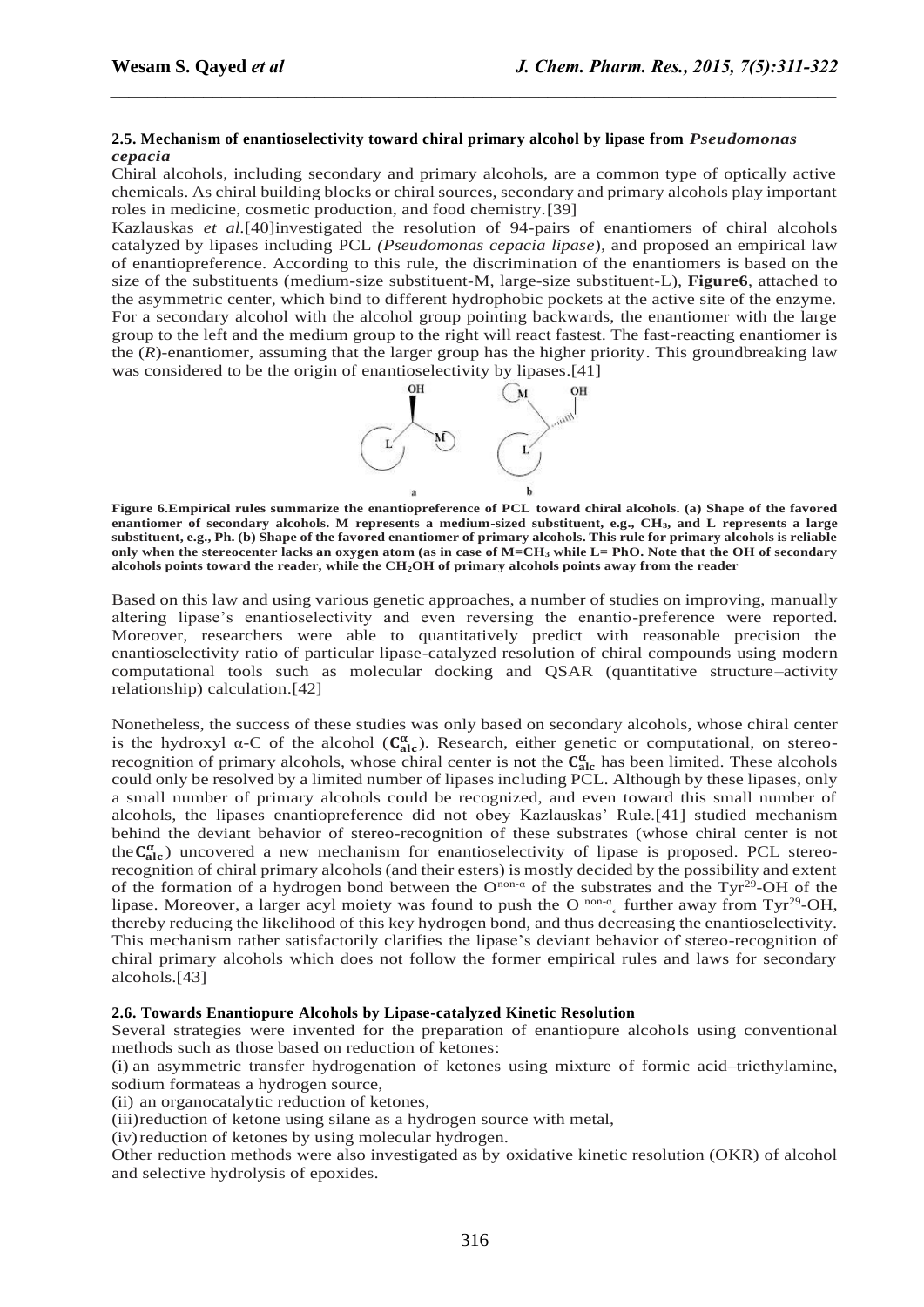These methodologies gave good yield and enantiomeric excess of compounds, but suffers from several drawbacks such as use of molecular hydrogen that requires high pressure autoclave, low enantiomeric excess, longer reaction time, use of expensive metal precursor, phosphine based ligands, additives, multistep synthesized chiral ligands and no catalyst recovery, which limits their practical catalytic applications.[\[44\]](#page-11-31) Thus, the synthesis of enantiomerically pure alcohol and its acetate derivative is a challenging task, which can be achieved simply via greener biocatalytic pathway.

*\_\_\_\_\_\_\_\_\_\_\_\_\_\_\_\_\_\_\_\_\_\_\_\_\_\_\_\_\_\_\_\_\_\_\_\_\_\_\_\_\_\_\_\_\_\_\_\_\_\_\_\_\_\_\_\_\_\_\_\_\_\_\_\_\_\_\_\_\_\_\_\_\_\_\_\_\_\_*

### **2.6.1. Lipase-catalyzed Kinetic resolution of primary alcohol**

While lipase-catalyzed enantioselective access to enantiomerically pure secondary alcohols is a very efficient tool in organic synthesis, the kinetic resolution of racemates of primary alcohols by the same method is more difficult to achieve. This is due to the lower enantioselectivity of lipases towards chiral primary alcohols. To enhance the enantioselectivity of lipases towards primary alcohols, Sakai *et al*. reported a low-temperature method.

 A systematic study on the effects of the remote stereogeniccentre on the enantioselectivity and conversion through lipase-catalyzed kinetic resolutions of  $(\pm)$ -1,  $(\pm)$ -2 and  $(\pm)$ -3, **Figure7**, in a continuous-flow system under the optimized conditions were reported by Schönstein *et al*.[\[45\]](#page-11-32)



The preparative-scale resolution of  $(\pm)$ -3 was performed with high enantioselectivity ( $E$ >200). The resulting amino alcohol (*S*)-3 and amino ester (*R*)-4, obtained with high enantiomeric excess (*ee*= 99%), were transformed into the desired calycotomine (*S*)-5 and (*R*)-5 (*ee* = 99%), **Figure** 8.[\[45\]](#page-11-32)



**Figure 8: Preparation of calycotomine enantiomers**

*Burkholderia cepacia lipase* (BCL) showed high enantioselectivity toward chiral primary alcohols, but this enantioselectivity is often unpredictable, especially for substrates that contain an oxygen at the stereocenter. For example, BCL resolves β-substituted-γ-acetyloxymethyl-γ-butyrolactones (acetates of a chiral primary alcohol) by hydrolysis of the acetate, but the enantioselectivity varies with the nature and orientation of the β-alkyl substituent, **Figure** 9. BCL favors the (*R*)-primary alcohol when the β-alkyl substituent is hydrogen (*E*=30) or *trans* methyl (*E*=38), on the other hand, the (*S*)-primary alcohol was strongly favored (*E*=145) when R is *cis* methyl[\[46\]](#page-11-33).

### **2.6.2. Lipase-catalyzed Kinetic resolution of secondary alcohol**

Secondary alcohols are frequently used as excellent targets in lipase-catalyzed kinetic resolutions.This is due to their utility in organic synthesis and their higher enantioselectivity in resolutions, compared to those in primary and tertiary alcohols, which are difficult to achieve.

*S*-1-(2-Furyl) ethanol serves as an important chiral building block for the preparation of various natural products, fine chemicals, and is widely used in the chemical and pharmaceutical industries. Lipase-catalyzed kinetic resolution of (*R/S*)-1-(2-furyl) ethanol using different acyl donors was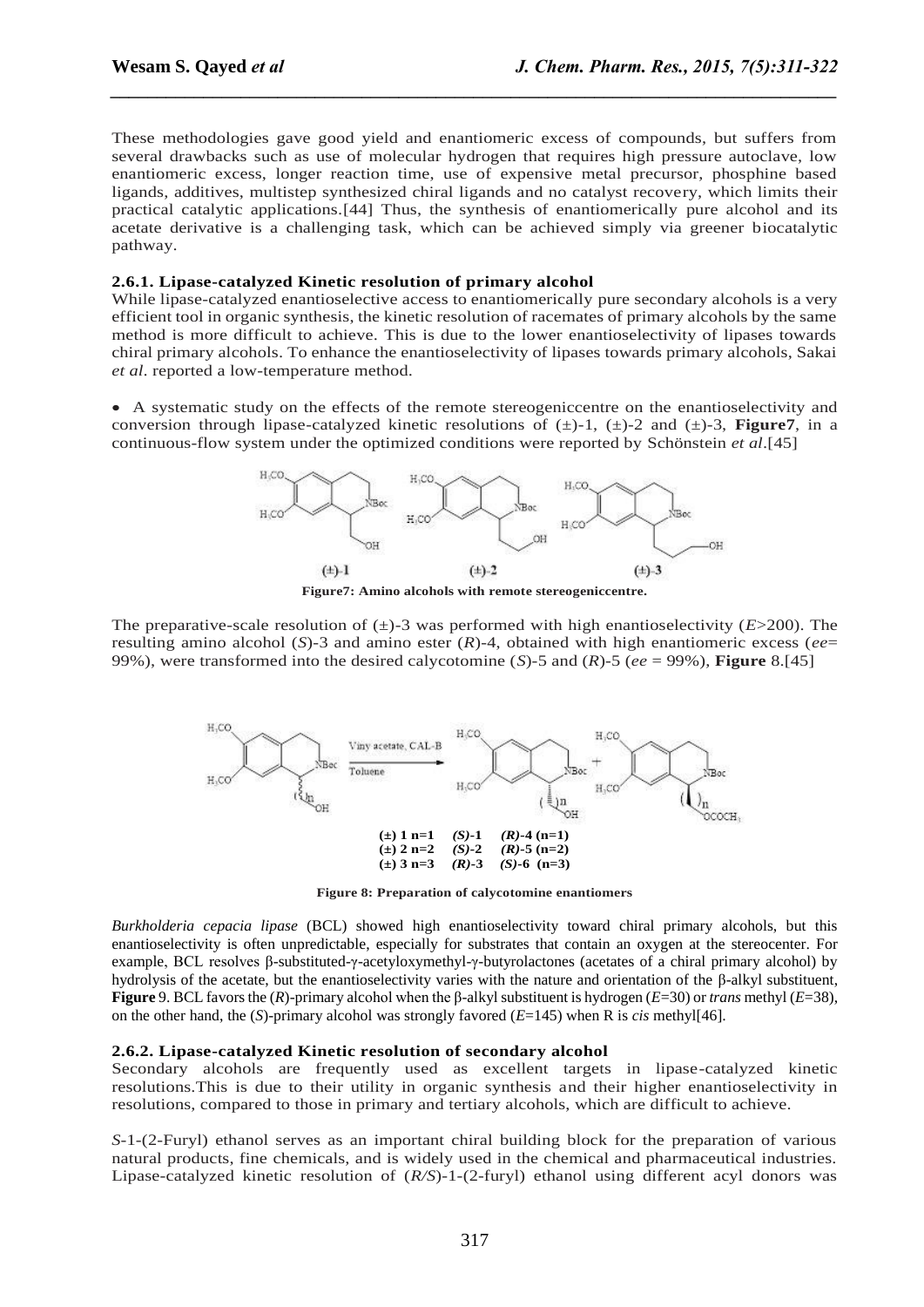investigated. Vinyl acetate was found to be the best acyl donor. Different immobilized lipases such as *Rhizomu cormiehei* lipase, *Thermomyceslanuginosus* lipase, and *Candida antarctica* lipase B were evaluated for this reaction, *C. antarctica* lipase B, immobilized on acrylic resin (Novozym 435), was found to be the best catalyst in n-heptane as solvent, **Figure10**.

*\_\_\_\_\_\_\_\_\_\_\_\_\_\_\_\_\_\_\_\_\_\_\_\_\_\_\_\_\_\_\_\_\_\_\_\_\_\_\_\_\_\_\_\_\_\_\_\_\_\_\_\_\_\_\_\_\_\_\_\_\_\_\_\_\_\_\_\_\_\_\_\_\_\_\_\_\_\_*



**Figure9.Enantiopreference of the BCL-catalyzed kinetic resolution of γ-acetyloxymethyl-γ-butyrolactones by hydrolysis of the acetate and the** *cis* **vs.** *trans* **orientation of the β- (1–8) substituent (***R***) influences the enantioselectivity**

The effect of various parameters was studied in a systematic manner. Maximum conversion of 47% and enantiomeric excess of the substrate (*ee*) of 89% were obtained in 2 h. This process is more economical, green, and easily scalable than the chemical processes.[\[47\]](#page-11-34)



**Figure10:Kinetic resolution of chiral 1-(2-Furyl) ethanol**

PiotrSzczesniak *et al*., focused on the stereoselective transformation of enone into alcohols *S* and *R*. Disappointingly, Corey−Bakshi−Shibata reduction of enone **a** with BH3·Me2S in the presence of chiral oxazaborolidine(CBS) yielded a hardly separable mixture of alcohols (*R*) and (*S*) in a 4:1 ratio, **Figure11**. Lowering the reaction temperature from −30 to −78 °C did not increase the reaction selectivity. After that they turned to enzymatic kinetic resolution of diastereomeric alcohols. For this purpose, enone **a** was subjected to Luche reduction (NaBH<sub>4</sub> and CeCl<sub>3</sub>) to afford a mixture of enantiomeric alcohols, **Figure12**. Enzymatic kinetic resolution of a with vinyl acetate in the presence of lipase Novozyme 435 provided alcohol (*S*)-**a**(*ee*> 95%,) along with acetate(*R*)-**b**. Basic hydrolysis of the latter gave alcohol **6a** in 88% yield (*ee*> 95%).[\[45,](#page-11-32) [48\]](#page-11-35)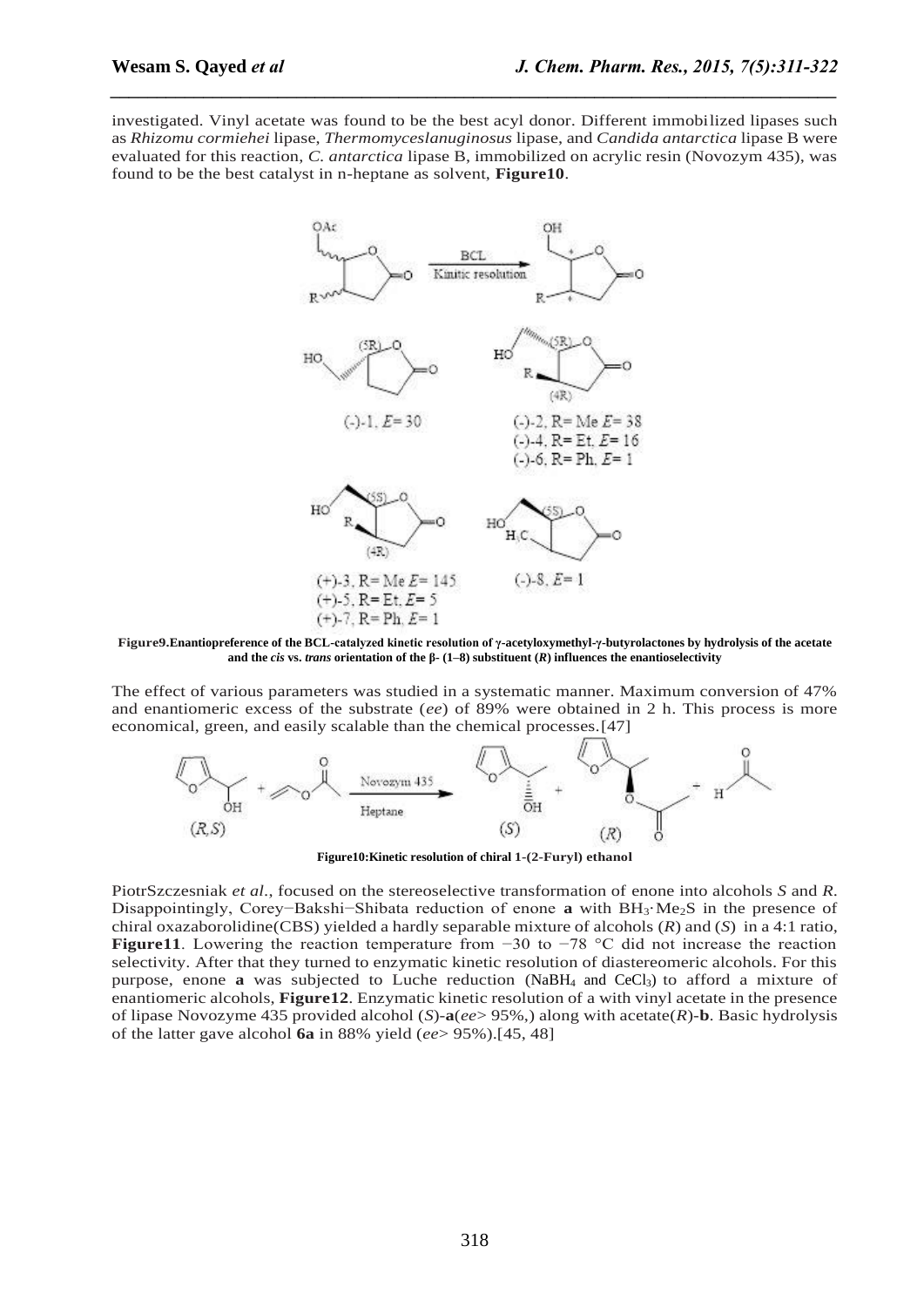

Dynamic kinetic resolution (DKR) provides a powerful methodology for the complete transformations of racemates to single enantiomers. The DKR of diarylmethanols including aryl heteroarylmethanols, **Figure13,** was recently reported. Enantiomerically enriched diarylmethanols are useful as the precursors or building blocks for the synthesis of pharmaceutically important compounds such as antihistaminic, antiarrhythmic, and anticholinergic agents. Several chemical procedures have been explored to provide the routes to their synthesis. Two common approaches include the enantioselective additions of aryl nucleophiles to aromatic aldehydes and the asymmetric hydrogenations of diaryl ketones. The enzymatic methods are available as well. They include the asymmetric reduction of ketones employing ketoreductases and the lipase-catalyzed kinetic resolution of racemic alcohols. All of these chemical and enzymatic methods have advantages and disadvantages. In particular, the enzymatic kinetic resolution has a serious limitation that the theoretical maximum yield is 50% for the wanted enantiomer. The DKR procedure described provides higher yields.[\[49,](#page-11-36) [50\]](#page-11-37)



*Ferreira, et al,*[\[51\]](#page-11-38) reported the use of enzyme-catalysedtransesterifications of secondary alcohols by KR using different compounds to produce enantiomerically pure or enriched alcohols and acetates. An efficient protocol was declared for the KR of aliphatic secondary alcohols using mild conditions to produce enantiopure compounds (*ee*> 99) by lipase CAL-B[\[52\]](#page-11-39), **Figure14.**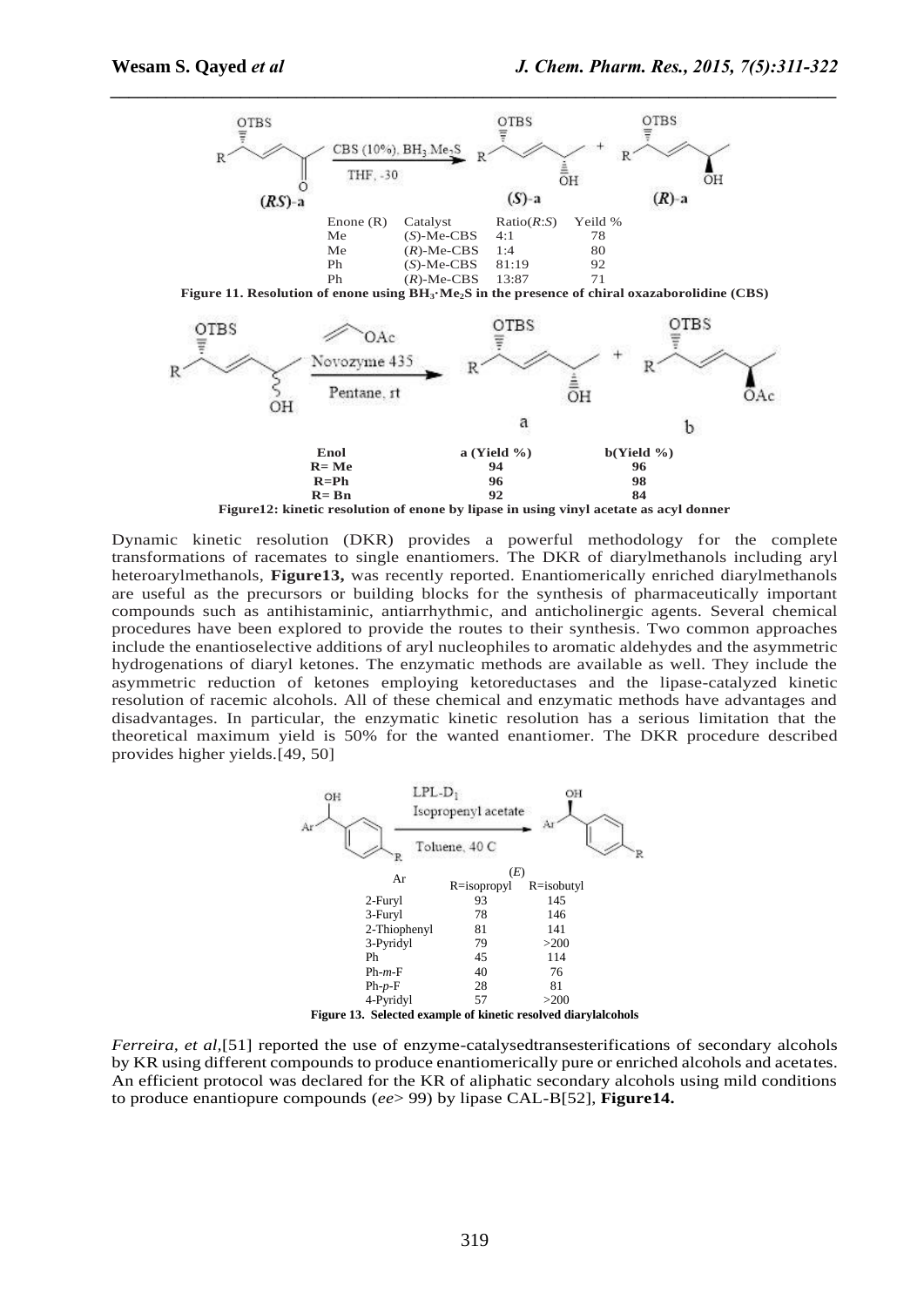

*Ferreira, et al*, succeed to found the best conditions for kinetic resolution of aromatic, allylic, and aliphatic compounds, containing a chlorohydrin group mediated by immobilized Amano AK lipase from *Pseudomonas fluorescens*. Thus, the enantioselectivity of the process was sufficient for the production of the desired alcohol and acetates in good yields and high enantiomeric purities. It is a simple, cheap, and practical protocol for enantioselective synthesis of chlorohydrins which are a motif for many bioactive compounds, **Figure15**.[\[53\]](#page-11-40)



**Figure15.Lipase-catalyzed kinetic resolution of racemic chlorohydrin bytransesterification with vinyl acetate Atenolol is an aryloxypropanolamine derivative bearing one chiral centre. In general β-blocking activity of Senantiomer of aryloxypropanol amine derivative is 50-500 times higher than the (***R***)-enantiomer[\[54\]](#page-11-41). Only few reports are available for the enantiopure synthesis of atenolol. Various catalysts used in the synthesis include sulfated tungstate, CsF, Sm(OTf)3, Jacobson catalyst [(***R,R***) (salen Co(III)OAc)], bimetallic chiralcobaltsalen-type complex and microwave dielectric heating. This demonstrates that only limited methods are available for the enantiopure synthesis of this important drug molecule. Most of the reported chemical reagents are costly, not environmentfriendly; require harsh condition and also the yield and enantiomericexcess is poor.[\[55\]](#page-11-42)**

A new green and efficient route was reported [\[56\]](#page-11-43)recently to prepare of *S*-enantiomer of aryloxypropanol amine derivative. This strategy is a biocatalytic process involved the kinetic resolution with lipase converting the racemic halohydrin to enantiopure form followed by amination to produce enantiopure atenolol, **Figure16**. Out of the commercially available lipases screened*, Candida antarctica* lipase-A (CLEA) showed maximum enantioselectivity in the transesterification of racemic alcohol using vinyl acetate as the acyl donor. The reactions afforded the (*S*)-alcohol along with (*R*)-acetate, with 48.9% conversion ( $E = 210$ ,  $ee = 96.9\%$  and  $ee = 91.1\%$ ), **Figure 16.** 



**Figure16: Synthesis of (***S***)-Atenolol**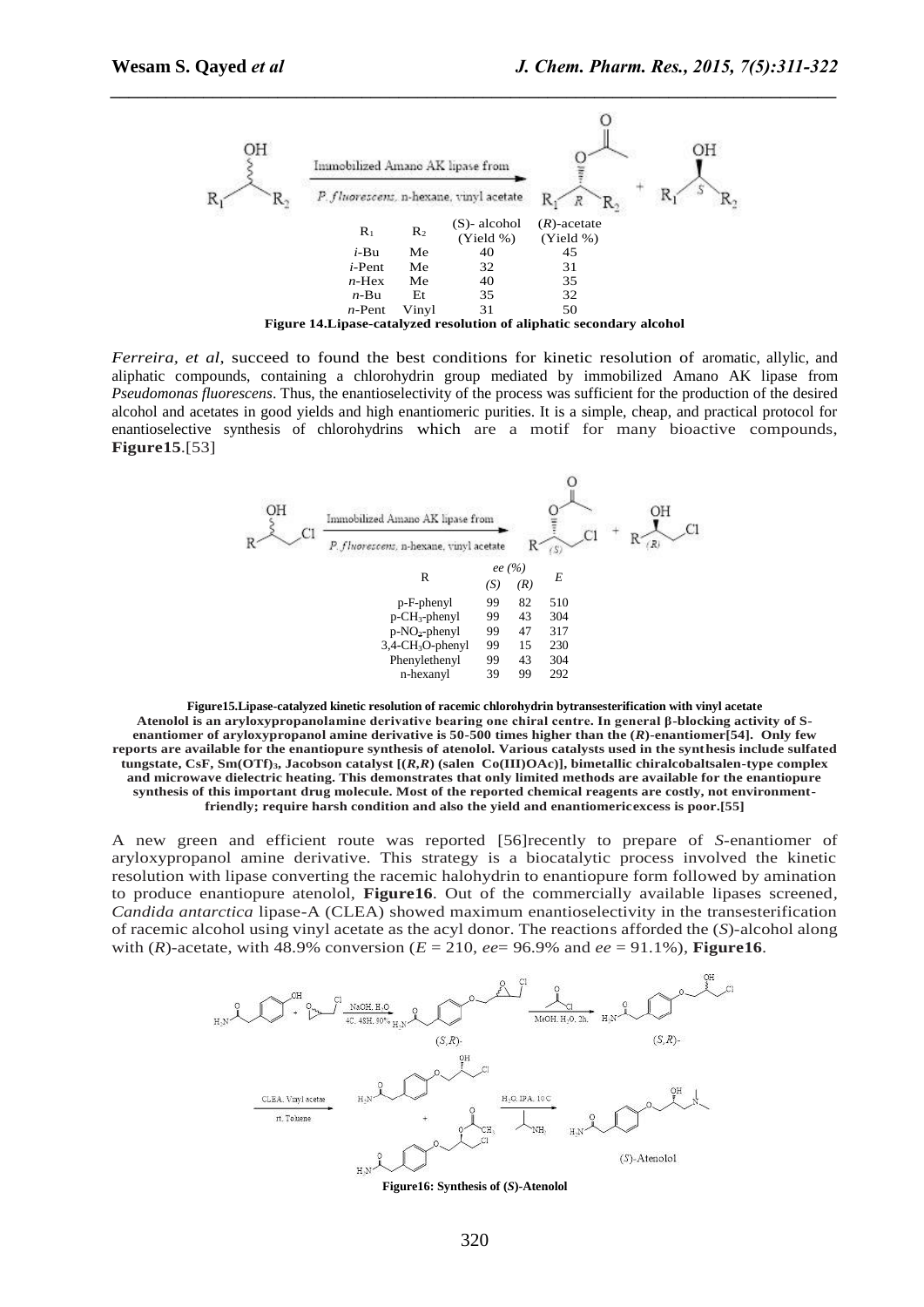Recently, More, V. G. *et al*, reported a highly efficient and biocatalytic heterogeneous protocol for KR of racemic secondary alcohols with vinyl acetate as an acyl donor, using the immobilized biocatalyst *Burkholderia cepacia lipase*  (BCL) in methyl *tert*-butyl ether (MTBE). The KR reaction with various substituted aromatic, heterocyclic racemic secondary alcohols gave enantiomerically pure alcohol and its enantioenriched acetate derivatives with high conversion (45–50%) and excellent enantiomeric excess (up to 99% *ee*) at optimized reaction conditions. The reaction works under mild conditions using simple and inexpensive starting materials such as racemic alcohols, vinyl acetate and a biocatalyst. The given protocol provides excellent recyclability with good yield, **Figure17**. After KR, these enantiopure alcohols can be converted into biologically significant compounds, such as Ezetimibe, Prozac, Emend and Sotalol, **Figure18**.[\[56\]](#page-11-43)

*\_\_\_\_\_\_\_\_\_\_\_\_\_\_\_\_\_\_\_\_\_\_\_\_\_\_\_\_\_\_\_\_\_\_\_\_\_\_\_\_\_\_\_\_\_\_\_\_\_\_\_\_\_\_\_\_\_\_\_\_\_\_\_\_\_\_\_\_\_\_\_\_\_\_\_\_\_\_*



**Figure18. Enantiopure alcohol motifs in bioactive compounds**

#### **2.6.3. Lipase-catalyzed Kinetic resolution of Tertiary alcohols**

The application of lipases for the kinetic resolution of primary and secondary alcohols is widely used. However, the application for tertiary alcohols represents a bottleneck because most of the commercially available enzymes do not accept tertiary alcohols as substrates. Until recently, most studies on the esterase/lipase-catalyzed synthesis of tertiary alcohols had been restricted to very limited substrate spectra with poor enantioselectivity of most resolutions.[\[57,](#page-11-44) [58\]](#page-11-45)

#### **REFERENCES**

<span id="page-10-0"></span>[1] AM Bezborodov,NA Zagustina*. Applied Biochemistry and Microbiology*, **2014**, 50 (4), 313-337.

[2] A Bartoszewicz, N Ahlsten,B Martín-Matute*. Chemistry – A European Journal*, **2013**, 19 (23), 7274-7302.

<span id="page-10-4"></span>[3] RN Patel*. ACS Catalysis*, **2011**, 1 (9), 1056-1074.

<span id="page-10-1"></span>[4] HBE Brundiek, AS Kourist, R Bornscheuer, T Uwe *Angewandte Chemie International Edition*, **2012**, 51 (2), 412- 414.

<span id="page-10-2"></span>[5] A Ghanem, HY Aboul-Enein*. Chirality*, **2005**, 17 (1), 1-15.

[6] CM Clouthier, JN Pelletier*. Chemical Society Reviews*, **2012**, 41 (4), 1585-1605.

[7] A Fillat, P Romea, FIJ Pastor, F Urpí,P Diaz*. Catalysis Today*, **2015,** *In Press* 

<span id="page-10-3"></span>[8] M Aristov, R Eichhorn,C Bechinger*. Soft Matter*, **2013**, 9 (8), 2525-2530.